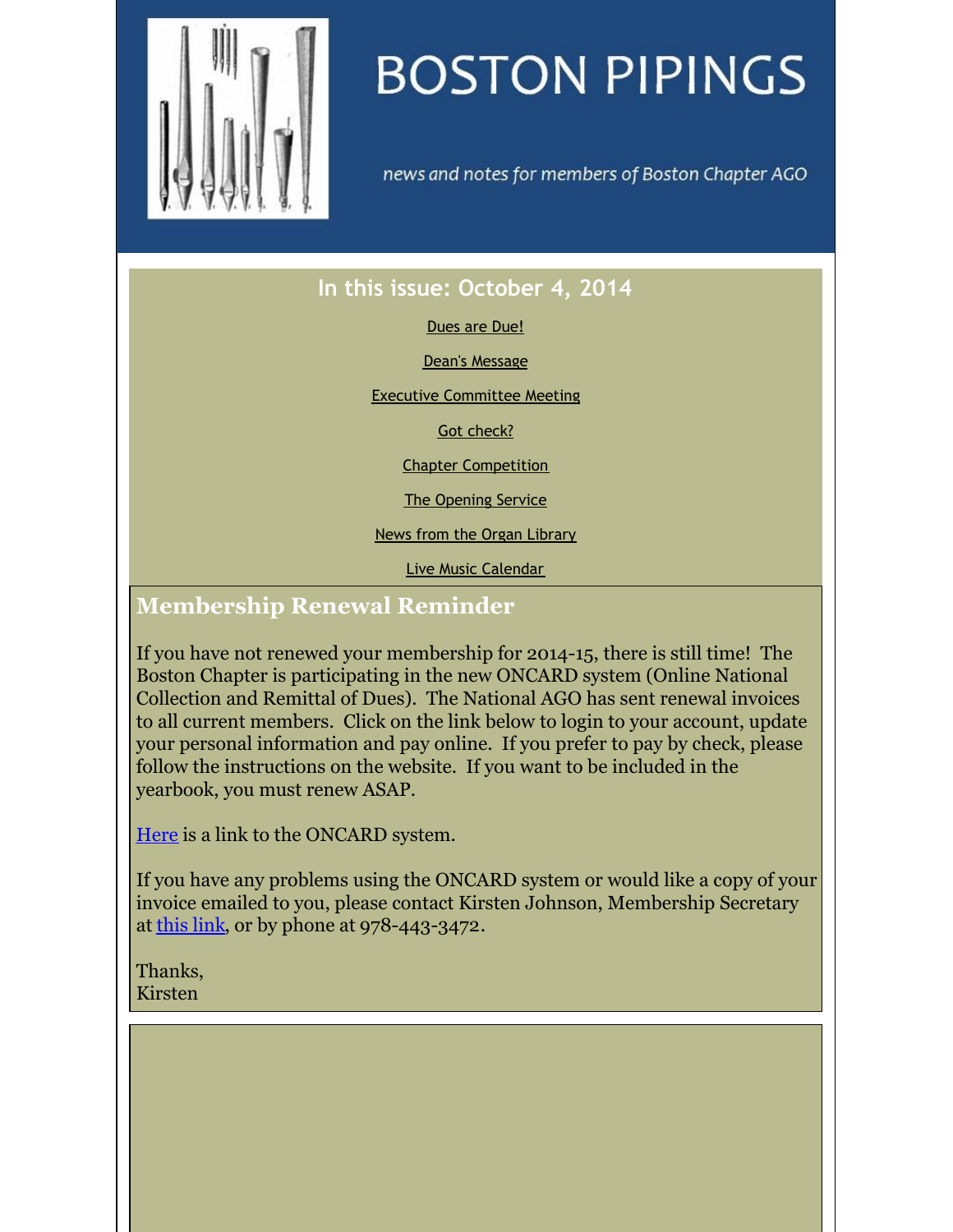#### DEAN'S MESSAGE

Hello Dear People.

Boston, and if fact the whole organ world, is still talking about the great convention that took place this summer in our city and there is much to be thankful for regarding the successes of the steering committee, the workshops, the papers, the contests, the performers, the new music, the performances, the venues, the weather and so much more.

At the same time we are devastated by the untimely loss of far too many beloved members recently that can never be replaced. All of them, in their own special way, helped many of us to be who we are today through their dedication to that which we hold dear and by their simple example of lives well lived in service.





controversial program year ahead which will certainly draw attention to, cause discussion about, and raise awareness of the organ world far beyond our own ranks, while at the same time striving to serve our members' need for relevant tools to meet the daily professional challenges we face.

I am constantly moved and inspired by what you all do in so many areas of your lives, and I hold precious the fact that I know many of you, not only as colleagues, but as friends. It is with true awe and some healthy fear that I move forward with you into the unknown and hope that I can be of help in my role as Dean over the next two years to help realize your dreams for growth, success, peace and happiness in your lives as music makers of the highest order. Many of you already know my two major goals in this regard: Encourage loving and respectful relationships among our members even when we might not always agree with each other. And find ways to get the Pipe Organ to be better known by the general public on a large scale. I know that we will have many opinions as to the best way to reach both of these goals and I hope we will feel safe in expressing our views honestly amongst ourselves so that when we talk a stand publicly we can be clear with our message-whatever that message becomes as it develops. Thank You for your kind consideration of these thoughts-I don't share them lightly.

If you have not renewed yet please do so-we are here to help if you are having trouble with the OnCard system. With all we have happening in our lives, it's sometimes easy to push aside our TAO Magazine: be sure to Stop, Open and Read it - there are many treasures therein.

In closing know that I am here to serve and am fully aware that I will need your help, advice, council, and support and am always welcome to hearing your thoughts-this is your chapter.

Peter Krasinski Dean, Boston Chapter of the American Guild of Organists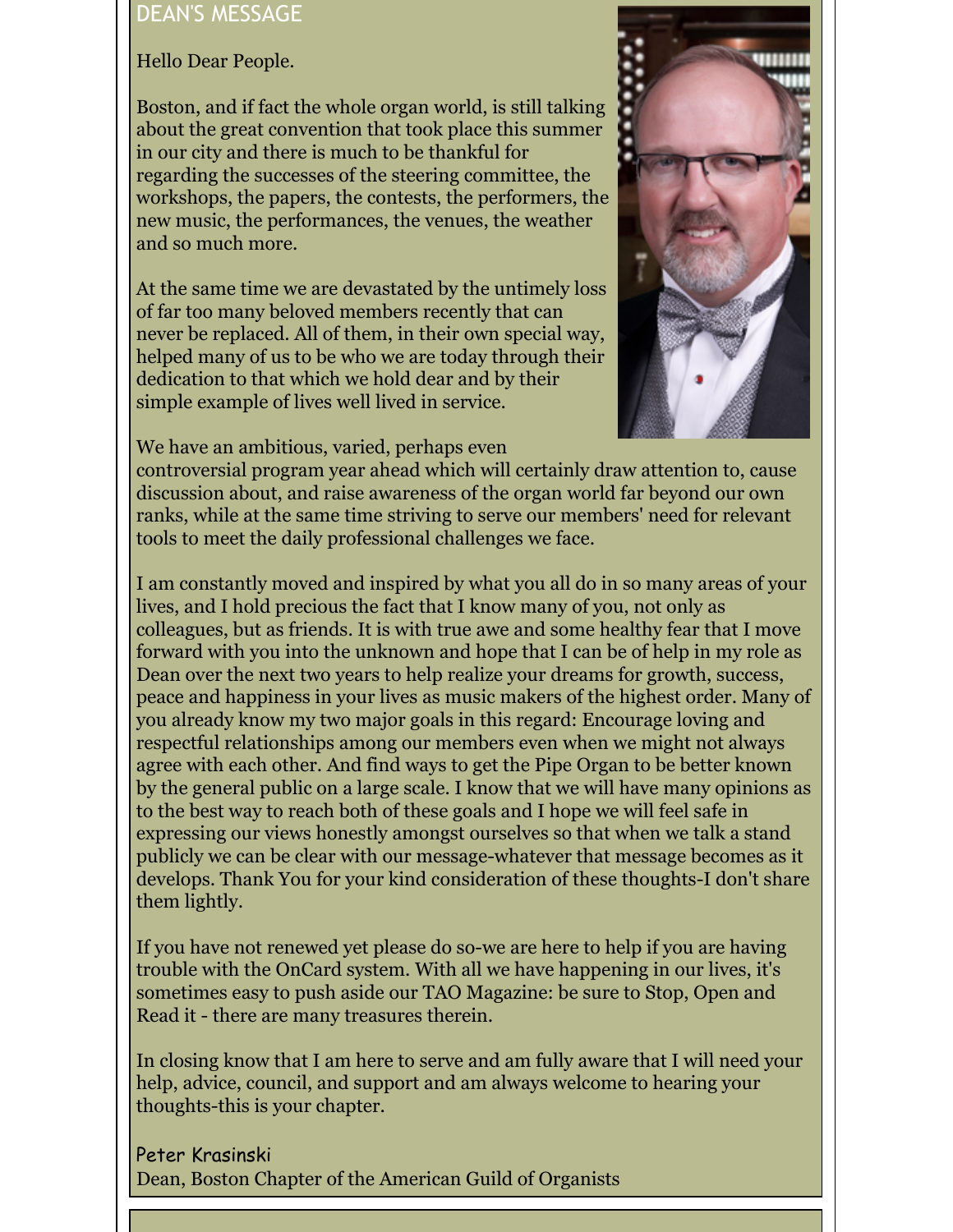#### **BAGO Executive Committee to meet on October 6th.**

Our first BAGO Executive Meeting of the season will take place at St. Pauls' Choir School, Cambridge MA from 7:00-8:30 PM on Monday, October, 6, 2014.

If there is any business that you want to come before the Executive Committee please email your request to the Dean at

[peterkrasinski@icloud.com](mailto:peterkrasinski@icloud.com)

Peter Krasinski Dean, Boston Chapter of the American Guild of Organists

Many Thanks!

#### **REGARDING LAST SUMMER'S NATIONAL CONVENTION:**

*Use it or lose it***:** If you are in possession of any checks issued by the 2014 Convention, please deposit them as soon as possible. The Convention account will remain open for a bit, but not for long. I've noticed that there are many dozens of checks that have not cleared. If you don't intend to cash your check, then you are hereby blessed for you generosity, but if you do intend to deposit it, do it right away. Once the account is closed there will be no way to re-issue any checks.

Carl Klein, Convention Treasurer

#### **CHAPTER COMPETITION FOR YOUNG ORGANISTS**

The biennial organ playing competition for young organists, made possible by a generous grant from Michael Quimby, President, Quimby Pipe Organs, Inc., has tentatively been scheduled for Saturday, April 11, 2015. The Rules were published in the October issue of The American Organist. If you are a young person (as defined by the Rules; chronological age, only, please) or you know one, that would like to compete, please urge that person to start preparing now. Applications to complete must be submitted NO LATER than January 15, 2015. More information is available at http://www.agohq.org/performance[competitions/rcyo/rcyo-rules-locations/](http://www.agohq.org/performance-competitions/rcyo/rcyo-rules-locations/)

David Baker, Competition Coordinator [dgb137@mac.com](mailto:dgb137@mac.com)

### **Opening Service**

The Opening Service and Installation of Officers for the Boston Chapter was held on Sunday, September 7th at The Church of the Advent in Boston. The Reverend Carl Daw, Chaplain of the Boston Chapter, led the service "Deliverance: Exodus to Revelation", a service of readings and hymns. Mark Dwyer, Organist and